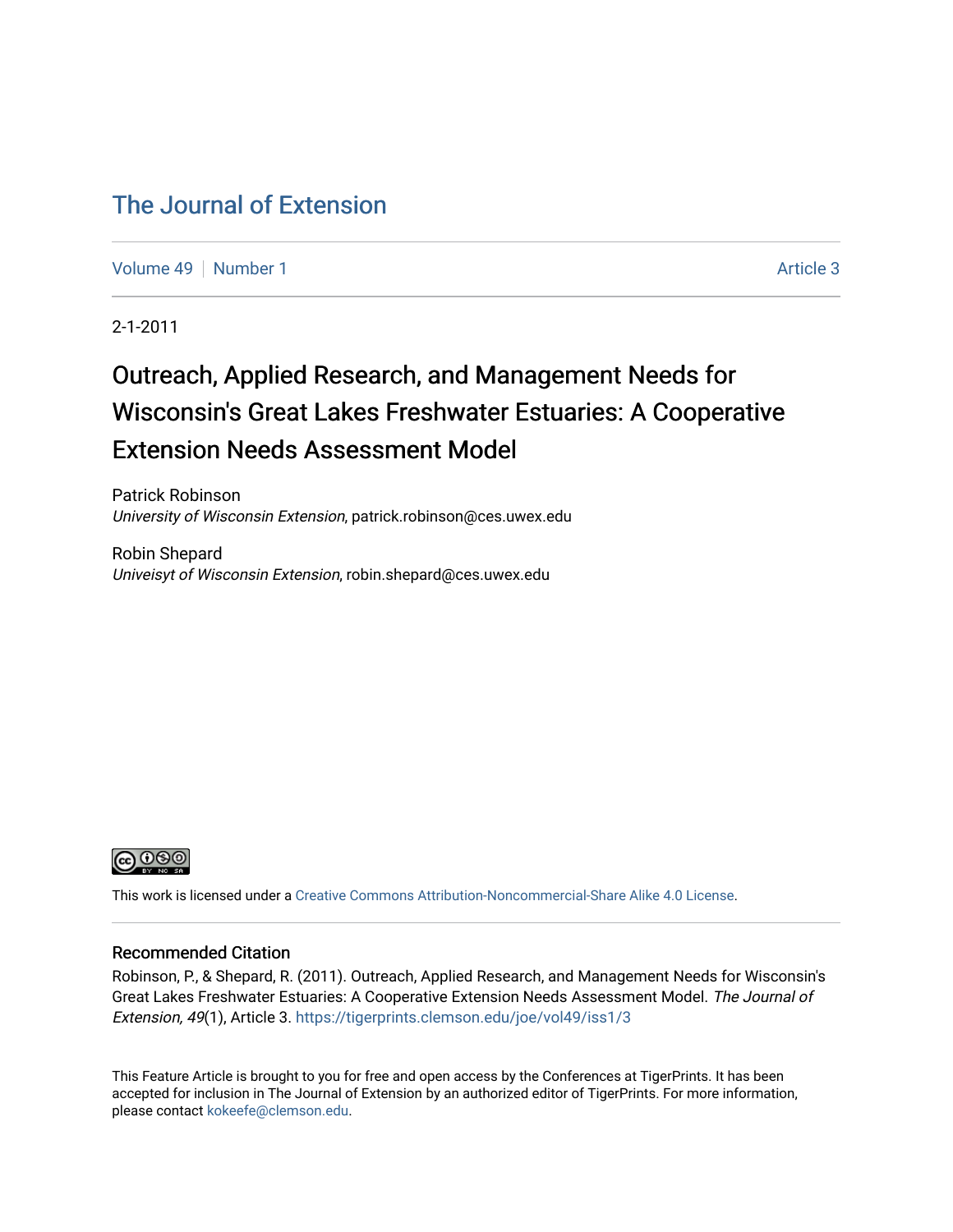

# **February 2011 Article Number 1FEA3**

[Return to Current Issue](http://www.joe.org:80/joe/2011february/)

# **Outreach, Applied Research, and Management Needs for Wisconsin's Great Lakes Freshwater Estuaries: A Cooperative Extension Needs Assessment Model**

**Patrick Robinson**

Environmental Restoration and Estuary Outreach Coordinator Green Bay, Wisconsin [patrick.robinson@ces.uwex.edu](mailto:patrick.robinson@ces.uwex.edu)

**Robin Shepard** Regional Executive Director, North Central Cooperative Extension Association Madison, Wisconsin [robin.shepard@ces.uwex.edu](mailto:robin.shepard@ces.uwex.edu)

University of Wisconsin-Extension

**Abstract:** This article outlines a needs assessment model for Extension natural resource programming that could also be adapted for a wide variety of other programming areas. We use the methods and results associated with Wisconsin's Great Lakes freshwater estuary needs assessment to demonstrate the various aspects of the model. It incorporates diverse input by using a two-phased approach that combines Nominal Group Technique and survey research. A concise summary of the steps involved in the model is provided to assist practitioners that would like to adapt the model for use in future Extension programming.

# **Introduction**

For Extension programming to be efficient and effective, it should be focused on priority needs associated with the topic and/or target group of interest (Etling & Maloney, 1995; Gibson, 2001). A comprehensive needs assessment can be a valuable method of identifying priorities and focusing programming. It can enable informed decision-making regarding the use of limited resources and ensure that diverse viewpoints are incorporated into program development. Because of its wide applicability, a variety of needs assessment methodologies are frequently used in Extension programming efforts (e.g., Caravella, 2006; Etling & Maloney, 1995; Kaplan, Liu, & Radhakrishna, 2003).

This article outlines the methods used to assess Wisconsin's Great Lakes freshwater estuary needs. Our study builds upon the strong tradition and experience related to Extension needs assessment methodologies and represents a rigorous and replicable Extension needs assessment model. This model is especially relevant to Extension natural resource programming but could also be adapted for a wide variety of topics. It incorporates diverse input by using a two-phased process that combines Nominal Group Technique and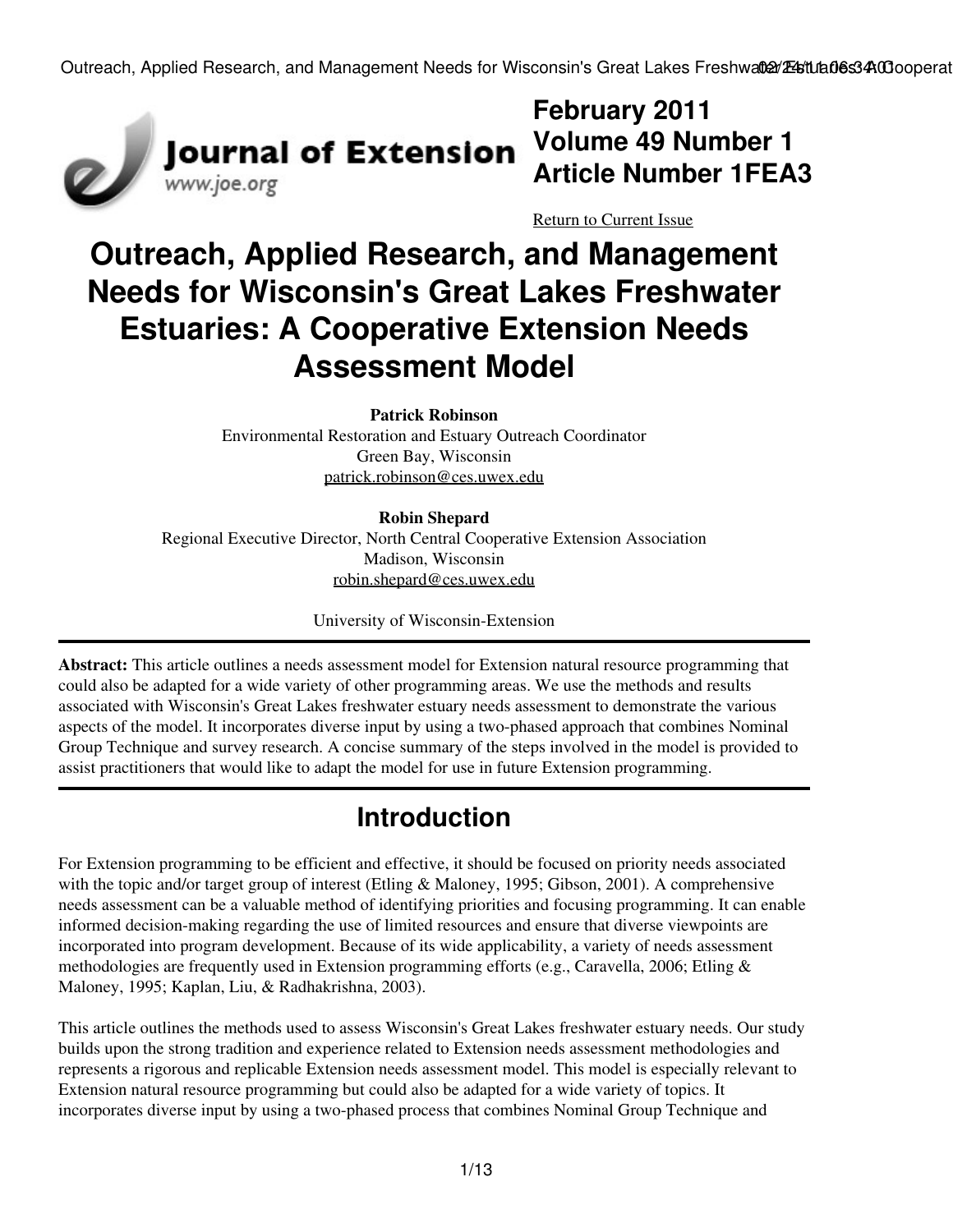survey research.

The advantage of this two-phased process is that it uses multiple methodologies (i.e., methodological triangulation) and both qualitative and quantitative data (i.e., data triangulation). Triangulation strengthens a study (Patton, 2002), and Sofranko and Khan (1988) have called for greater use of triangulation in Extension needs assessment processes. In addition, the model simultaneously assesses needs in multiple focal areas (i.e., outreach, applied research, and management), thereby allowing identification of needs across focal areas as well. Needs that occur across focal areas can represent important opportunities for implementing integrated approaches.

# **Background**

Freshwater estuaries are diverse Great Lakes coastal features that occur where rivers and Great Lakes water mix in shallow wetlands located near the mouth of a river (Herdendorf, 1990). Wisconsin's Great Lakes coastlines are dotted with freshwater estuaries of varying size. For example, Herdendorf (2004) has identified 15 coastal freshwater estuary wetlands greater than 40 ha (100 acres) in size on Wisconsin's Lake Superior and Lake Michigan shorelines. Freshwater estuary systems with wetland complexes smaller than 40 ha are also scattered along Wisconsin's shores (Elliot, Olson, Robinson, Sapper, & Techtmann, 2008). Communities were often established adjacent to Wisconsin's freshwater estuaries because of the importance of rivers as navigation routes and sources of food and water. For example, Wisconsin's largest city, Milwaukee, is located on the shores of a freshwater estuary (Kaemmerer, O'Brien, Sheffy, & Skavronek, 1992).

While the Great Lakes have been well studied over the past 100 years, freshwater estuaries and other coastal wetland systems have received limited attention (Krieger, Klarer, Heath, & Herdendorf, 1992; National Oceanic and Atmospheric Administration, 2003). The information that does exist suggests that freshwater estuaries provide important economic benefits (Whitehead, Groothuis, Southwick, & Foster-Turley, 2006). Freshwater estuaries are also important for wildlife and fish (Maynard & Wilcox, 1997; Prince, Padding, & Knapton, 1992; Whillans, 1987) and improve water quality by storing floodwater, trapping sediment, and filtering water (Mackenzie, 2001; Maynard & Wilcox, 1997).

# **Study Objectives**

Great Lakes freshwater estuaries are central components of many Wisconsin coastal communities and provide important services for residents. Like many natural resource management issues, Great Lakes management efforts often require multi-disciplinary approaches. To date, a focused, comprehensive effort to identify and address multi-disciplinary needs related to Great Lakes freshwater estuaries has been lacking. Recognizing this, the University of Wisconsin-Extension conducted a Great Lakes freshwater estuary needs assessment for Wisconsin. The objective of the needs assessment was to identify outreach, applied research, and management needs related to Wisconsin's Great Lakes freshwater estuaries and potential topics for integrated efforts for the purpose of guiding and focusing future freshwater estuary programming.

# **Methods**

The needs assessment was a two-phased process. The first phase involved planning and conducting coastal community working sessions. Working sessions are commonly used by Extension employees (e.g., Fetsch & Bolen, 1989; Frederick, 1998) to engage stakeholders in a facilitated process to explore a given topic, develop consensus around key items related to the topic, and create a sense of ownership regarding results. The coastal community working sessions engaged participants in a facilitated process of identifying freshwater estuary needs. The second phase of the needs assessment involved designing and implementing a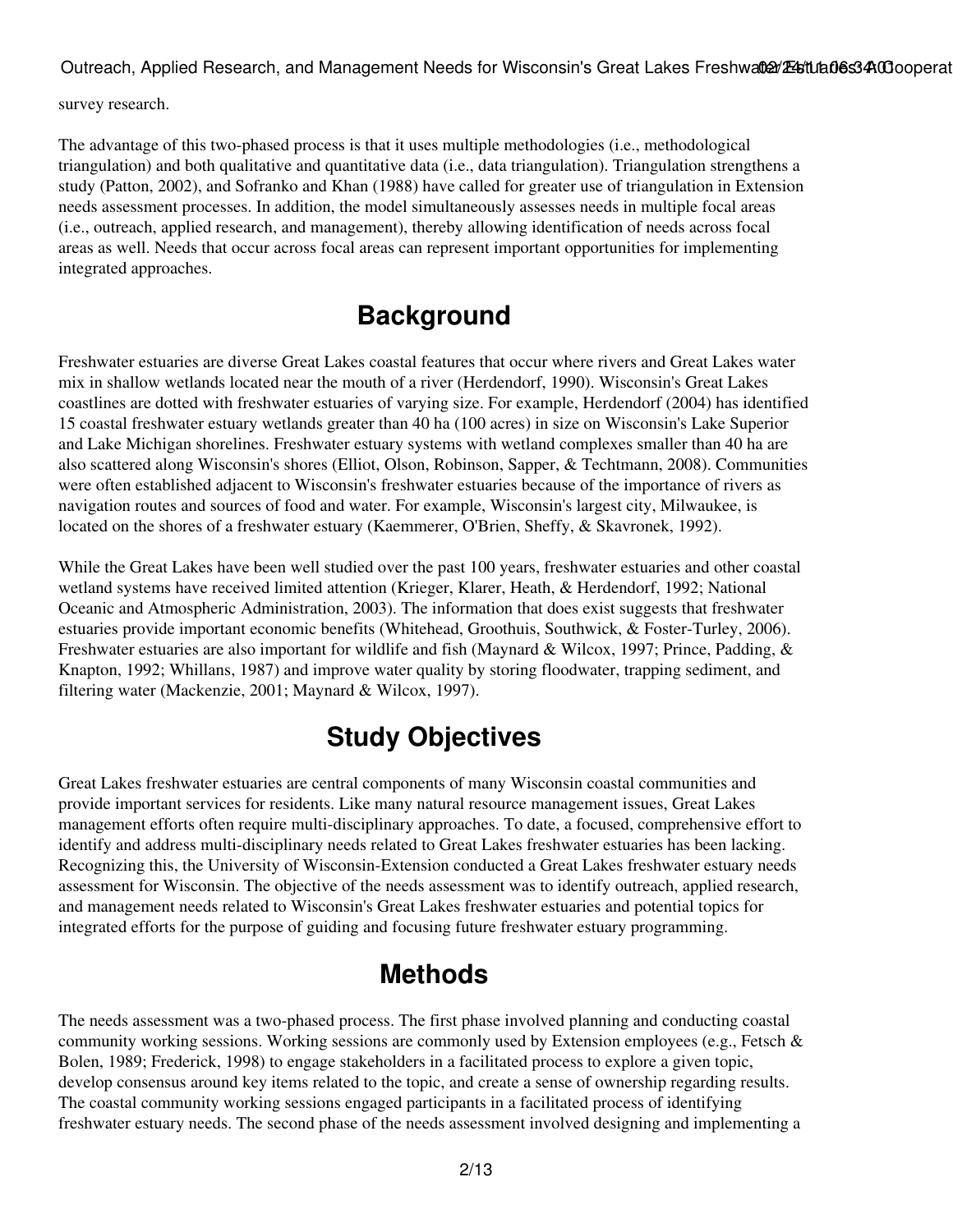survey to further refine, quantify, and prioritize the working session results.

## **Coastal Community Working Sessions**

Three coastal community working sessions were held along Wisconsin's Great Lakes coastlines during the summer and fall of 2006. The target population for the working sessions was defined as individuals with relevant expertise, experience, or interest related to freshwater estuary outreach, applied research, and/or management.

Potential participants for the working sessions that met the target population definition were selected using snowball sampling methodology (Patton, 2002; Taylor-Powell, 1998). Snowballing is a purposeful sampling technique that uses potential participants to help identify other potential participants. For the project described here, an initial list of approximately 30 potential participants for each working session was developed by the principal investigators. Those potential participants were contacted and invited. At the time they were contacted, each was asked, "Do you know of other individuals with relevant expertise, experience, or interest that should be invited to the working session?" Individuals identified by the potential participants were also contacted, invited, and asked this question. The sampling methodology enabled identification of a list of information-rich participants to invite to the working sessions. The final target population for the working sessions included 195 individuals.

At each working session, facilitators led small group processes related to each focal area (i.e., outreach, applied research, and management). Participants were allowed to self-select which small group they participated in based upon their interest. Nominal Group Technique (Delbecq, Van de Ven, & Gustafson, 1986; Taylor-Powell, 2002) was used to facilitate participant identification and prioritization of needs for Wisconsin's Great Lakes freshwater estuaries. Research indicates that the Nominal Group Technique method of having individuals work alone, but in a group environment, generates more ideas than standard group discussion (Delbecq, Van de Ven, & Gustafson, 1986).

The nominal group process for the working sessions included the following steps:

- a. Small group participant introductions.
- Facilitator overview of the small group topic (e.g., outreach needs for Wisconsin's Great Lakes b. freshwater estuaries).
- c. Silent recording of top needs for the small group focal area by each participant.
- d. Participant sharing of needs in a round-robin format and facilitator recording of the needs on a flip chart. The process continued until all ideas had been shared and recorded.
- e. Participant discussion and clarification of the recorded needs. Similar or related needs were grouped if there was participant consensus.
- f. Participant voting using five round self-adhesive dots for each person. Participants placed dots on the flip chart next to the needs they believed were of highest priority. Participants were allowed to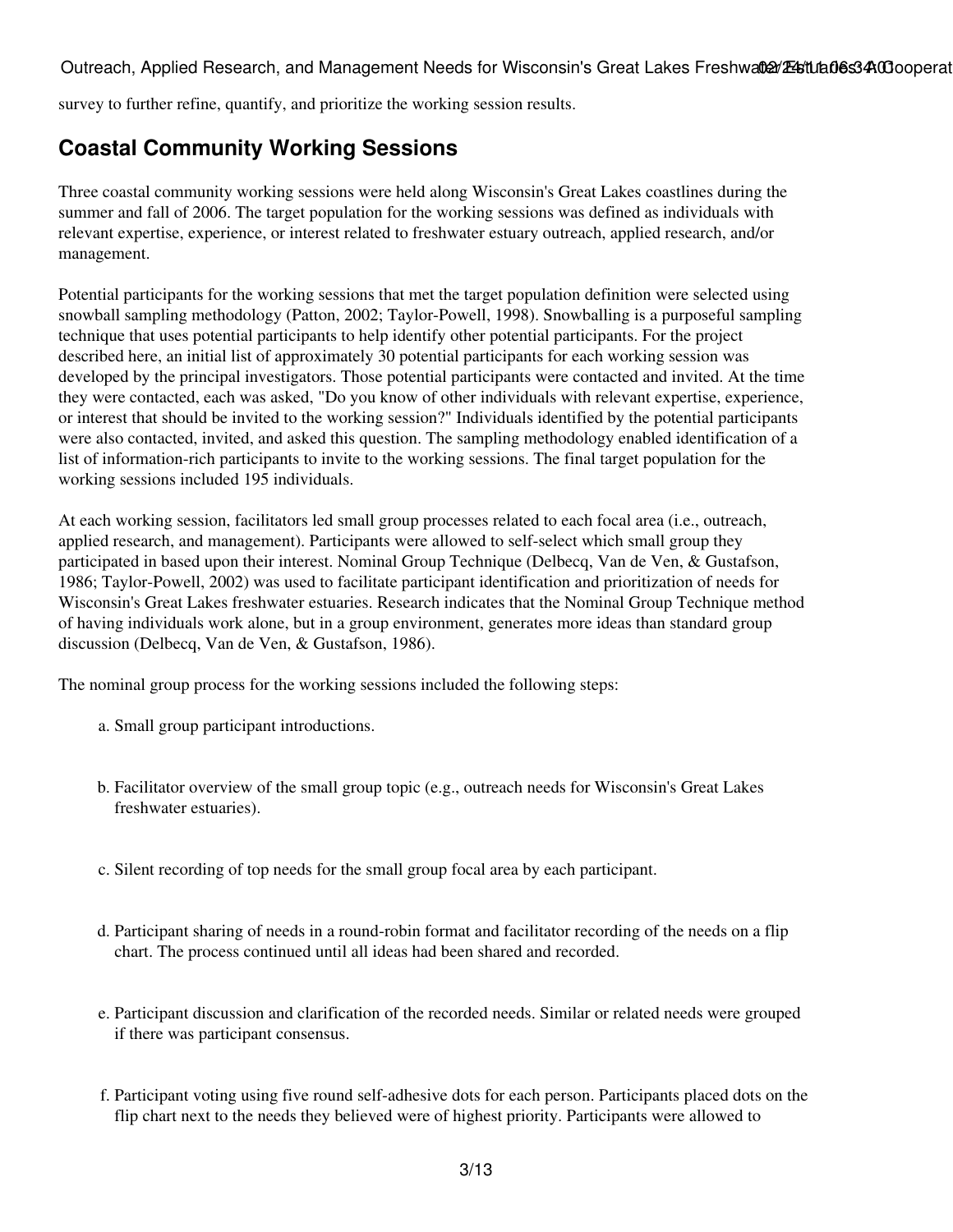distribute their dots as they deemed appropriate (e.g., all five dots on one need or one dot on each of five needs).

The total number of dots assigned by participants to each need was tallied to determine priority g. needs.

At the end of the working session, participants evaluated the sessions using a post-event confidential, written evaluation. The evaluation was designed to collect information regarding (a) session effectiveness, (b) interest in participating in future implementation strategies related to freshwater estuaries, and (c) participant demographics.

After completion of all three coastal community working sessions, qualitative content analysis methods (Patton, 2002; Taylor-Powell & Renner, 2003) were used to analyze and categorize the freshwater estuary needs identified. Qualitative content analysis involves systematically analyzing text and identifying appropriate content categories for a given body of recorded communication. The analysis for the study reported here was focused on the top three needs identified for each focal area through the coastal community working session nominal group processes. The outreach, applied research, and/or management needs identified at the working sessions were sometimes very similar. Because of this, content was analyzed across focal areas rather than separately for each focal area.

#### **Freshwater Estuary Needs Assessment Survey**

A survey was used to further refine, quantify, and prioritize the information from the coastal community working sessions. The target population for the survey was the same as for the working sessions (i.e., individuals with relevant expertise, experience, or interest related to freshwater estuaries). The size of the population ( $n=225$ ) for the survey increased relative to the working sessions ( $n=195$ ). The increase was a result of interactions generated by the sessions. The working sessions were able to increase the effectiveness of our snowball sampling methodology and assist with identifying additional individuals meeting the target population definition.

Our study used a Web-based survey methodology. The survey instrument asked respondents to rate each of the freshwater estuary needs identified through the qualitative content analysis procedure regarding the extent to which they were considered a priority by the respondent. Each freshwater estuary need was rated relative to the three focal areas of outreach, applied research, and management (see Figure 1).

> **Figure 1.** Example of Survey Format and Rating Scale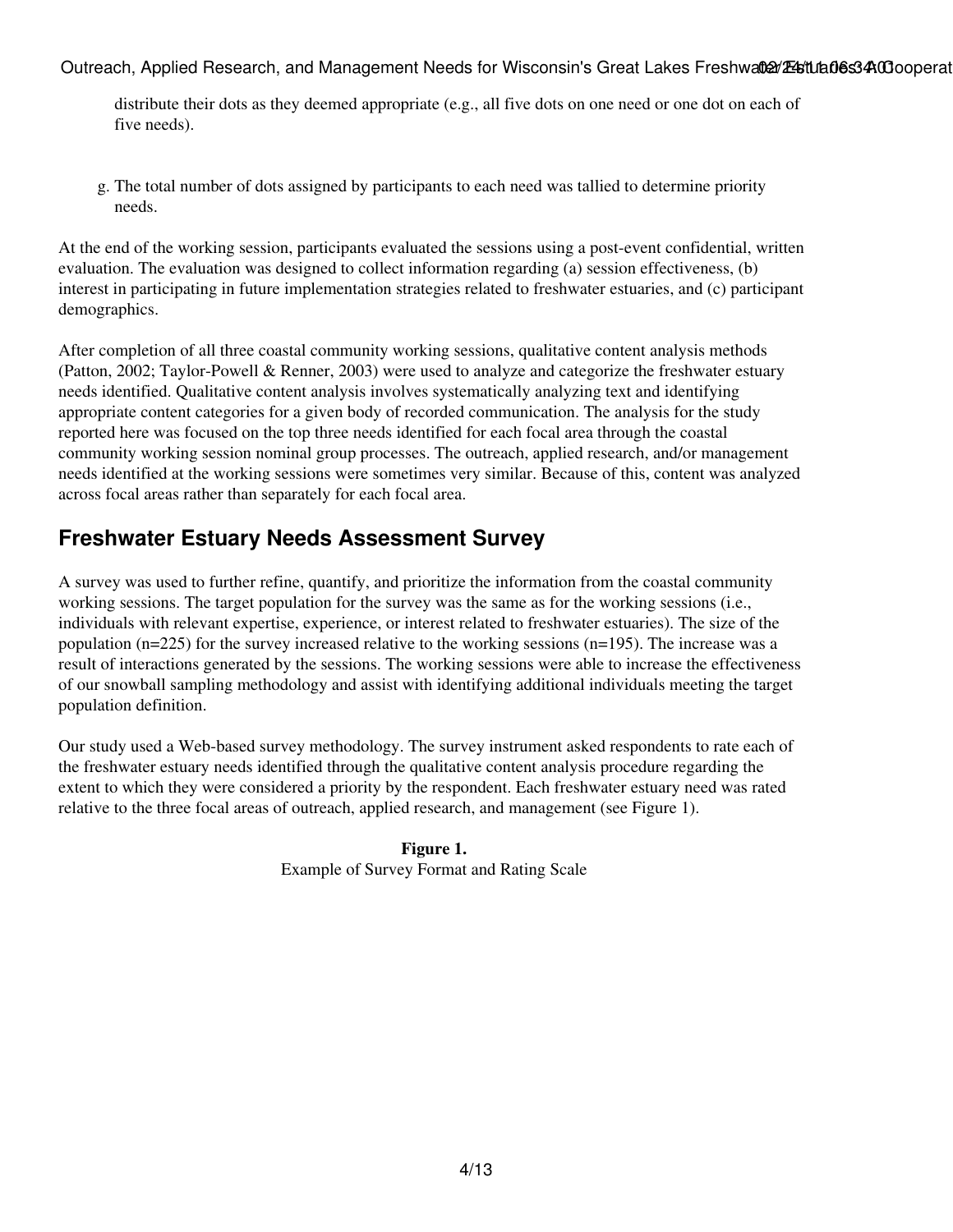

Prior to administering the final survey, a pre-test or pilot survey was used to gather information regarding potential improvements for the survey (DeMaio, Rothgeb, & Hess, 1998). The pre-test survey was sent to 10% of the target population, and respondent debriefing was used to gather information from the pre-test survey. Respondents were asked to reply via email with responses to the following debriefing questions.

- Is the background and introductory information clearly written, and does it provide an appropriate amount of detail?
- Are the survey instructions and process for answering the questions easy to understand?
- Are the questions well written?
- Do you have any suggestions for improving the survey?

The pre-test was distributed via email and had a 15-day response period. The response rate for the pretest survey was 78% (18 responses from 23 requests). Substantial changes to the survey design were made based upon information obtained through the respondent debriefings. For example, the survey was modified from a five-position to a four-position Likert scale format. The "moderate" priority category was removed to increase the discriminative potential of the survey by requiring selection of a directional response with gradations of either "low" or "high" priority (Bardo & Yeager, 1982; Bardo, Yeager, & Klingsporn, 1982). The survey was also modified to give respondents the option of selecting "not applicable" if they felt that a particular need was not relevant for one or more of the focal areas. Changes were also made to the survey instructions and overall appearance based upon the pre-test responses. The pre-test helped to improve the functionality and effectiveness of the final survey.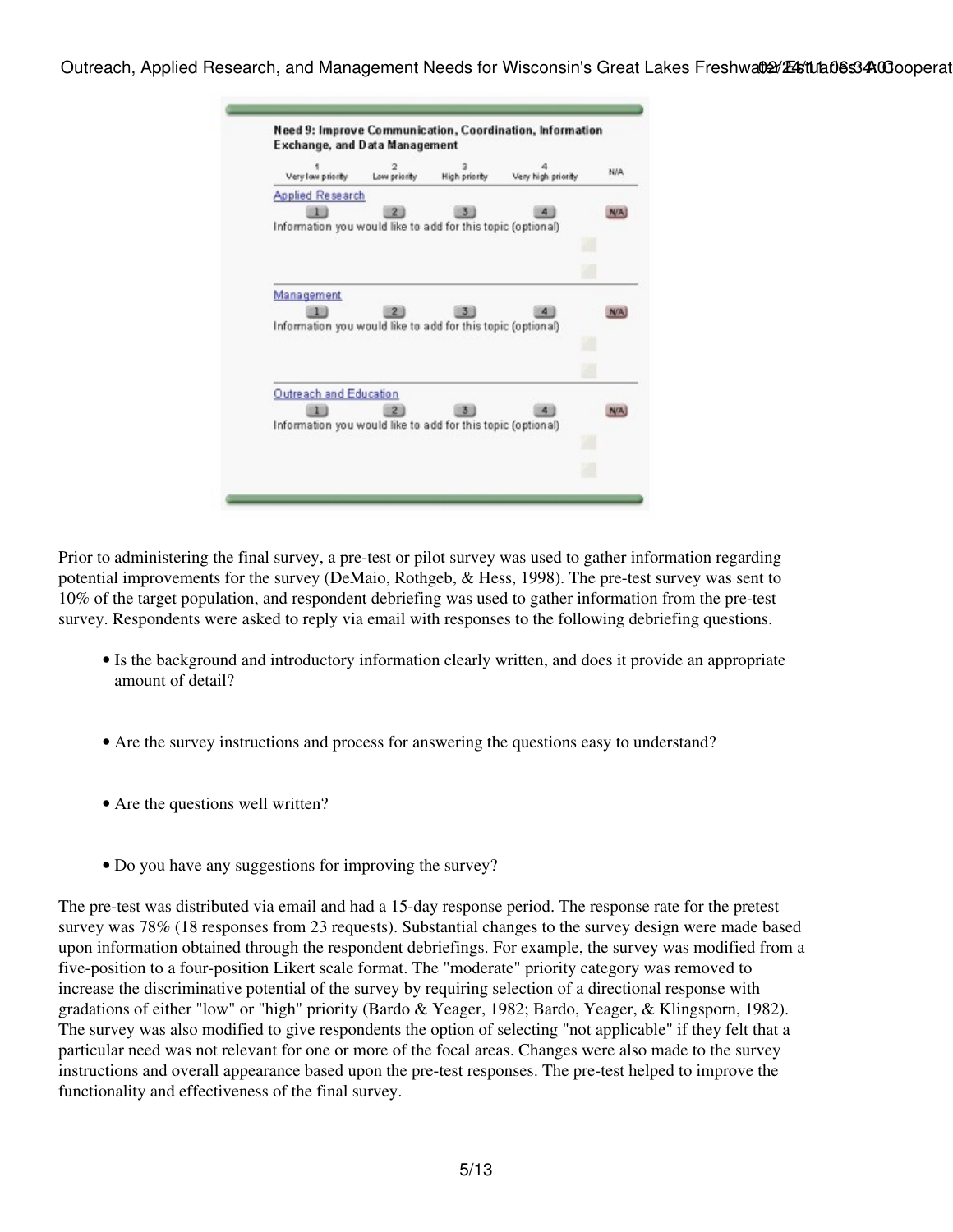Demographic information for final survey respondents was collected through questions related to the following:

- Respondents' affiliations
- Respondents' level of experience and expertise related to freshwater estuaries
- Respondents' distribution of work responsibilities relative to administration, outreach, research, and management

Advance notification and reminders have been shown to increase the response rate for a survey (Boyd, 2002; Yu & Cooper, 1983). An advance email notice was sent to the survey population 9 days prior to administering the survey. The advance notice provided potential respondents information regarding (a) the purpose of the survey, (b) the importance of their responses, and (c) how the results would be used. The final web-based survey was administered on January 12th, 2007 via email. There was a 15-day response period, and two email reminders were sent.

# **Results**

A summary of the results from the coastal community working sessions and freshwater estuary needs assessment survey is provided in the subsequent sections.

## **Coastal Community Working Sessions**

Sixty-three of the 195 invited participants attended the coastal community working sessions. Overall, the working session participants identified 83 outreach needs, 68 applied research needs, and 51 management needs for Wisconsin's Great Lakes freshwater estuaries. The qualitative content analysis of the high priority needs identified at the working sessions resulted in categorization of 15 freshwater estuary needs that occurred across the three focal areas.

Participants represented a diversity of organizations, including the following:

- Nine non-profit organizations
- Nine county or municipal departments
- Four federal agencies
- Three state agencies
- Three tribal governments
- Three universities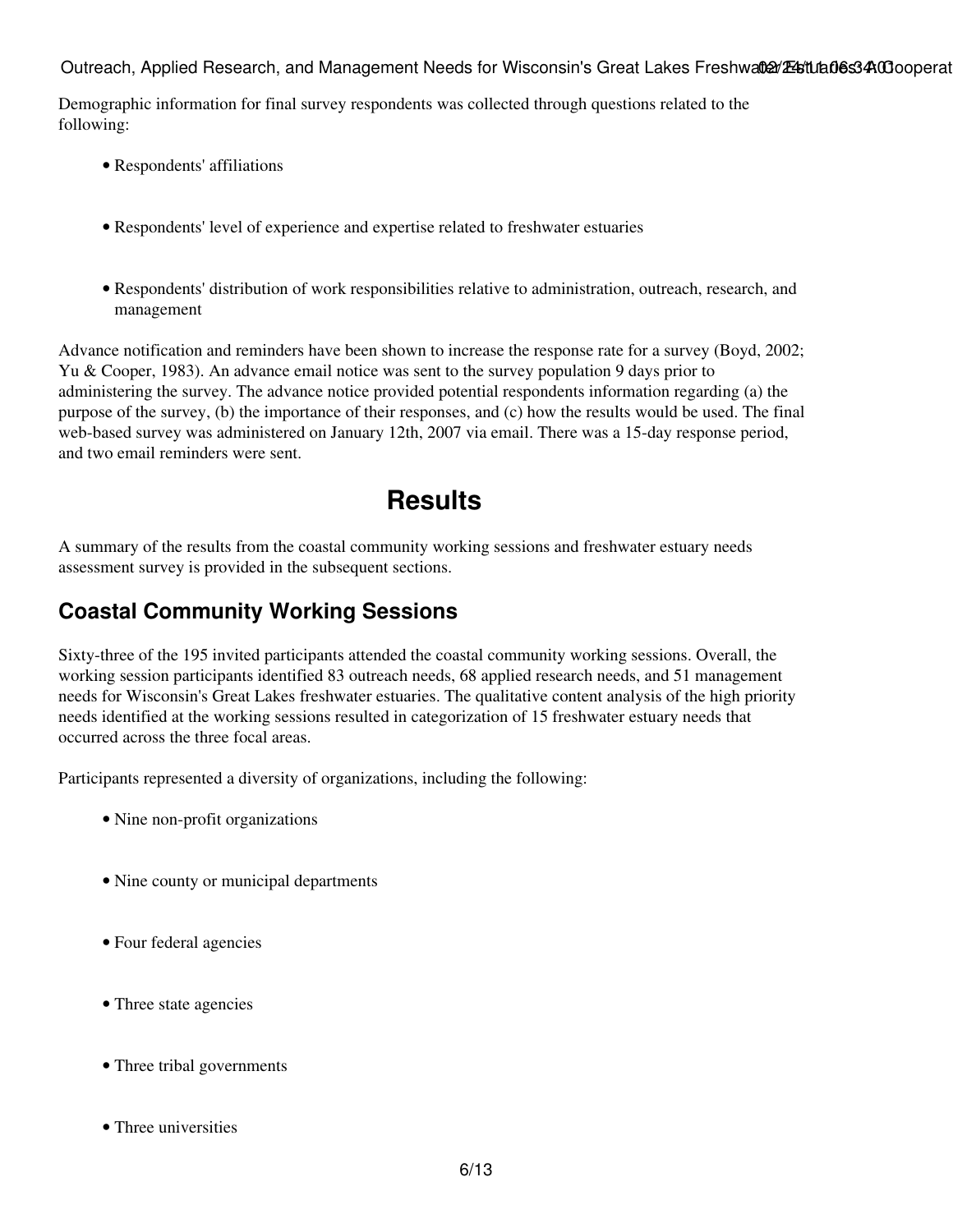In the post-event evaluation participants described the sessions as organized, stimulating, and effective. Ninety-three percent (93%) are interested in being involved with future development and implementation of freshwater estuary outreach, applied research, and management strategies.

#### **Freshwater Estuary Needs Assessment Survey**

A Web-based survey was used to further refine, quantify, and prioritize the information from the coastal community working sessions. The survey instrument asked respondents to rate each of the high priority freshwater estuary needs identified through the qualitative content analysis of the coastal working session results. The response rate for the final survey was 42% (94 responses from 225 requests), which, according to Archer (2008), is consistent with expectations for an Extension Web-based needs assessment. As Archer (2008) points out, a response rate of this level may limit the ability to generalize results to the entire potential respondent pool; however, the responses are still meaningful and provide valuable information that can be used to help guide the direction and development of future programming.

## *Respondent Demographics*

Eighty-one percent (81%) of respondents to the final survey had six or more years of experience working on water resource issues, and 61% had greater than 10 years experience. Most respondents (51%) rated their freshwater estuary expertise as moderate, with 29% rating it as high or very high and 19% rating it as low or very low. Respondents also indicated that, on average, their work responsibilities were distributed similarly among outreach, research, and management responsibilities; the mean percent of respondents' estimated time spent working in each of the three categories varied by only 8%.

## *High Priority Needs*

Mean scores for each need were calculated using the following values for each rating category:

- One for very low priority
- Two for low priority
- Three for high priority
- Four for very high priority

Figures 2, 3, and 4 show the top three needs for each focal area based upon the mean scores. In addition, needs across focal areas were analyzed by computing the mean scores across the outreach, applied research, and management focal areas (Figure 5).

> **Figure 2.** Top Three Wisconsin Great Lakes Freshwater Estuary Outreach Needs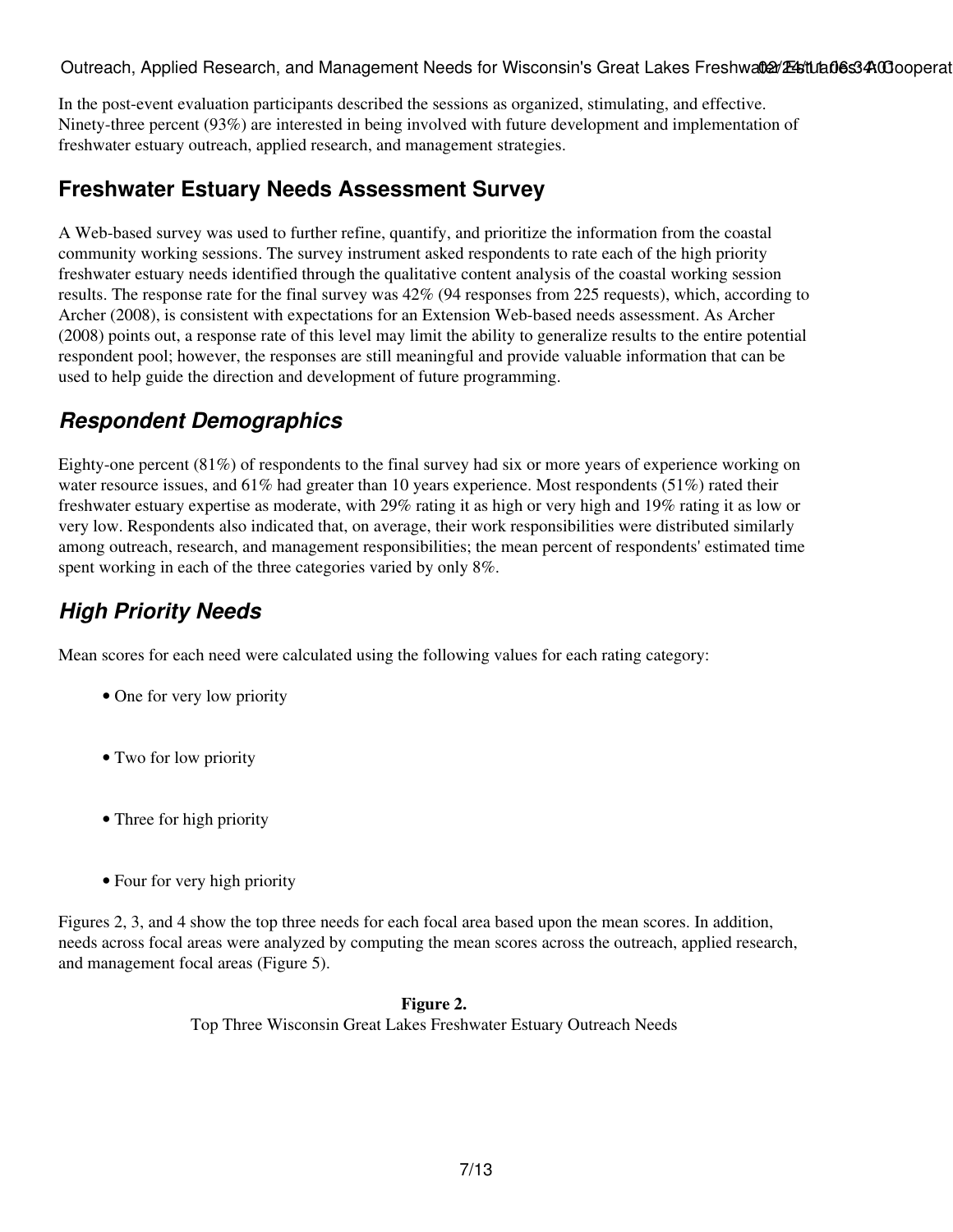

*Note*: Three needs were tied for the third highest mean score.

**Figure 3.** Top Three Wisconsin Great Lakes Freshwater Estuary Applied Research



**Figure 4.** Top Three Wisconsin Great Lakes Freshwater Estuary Management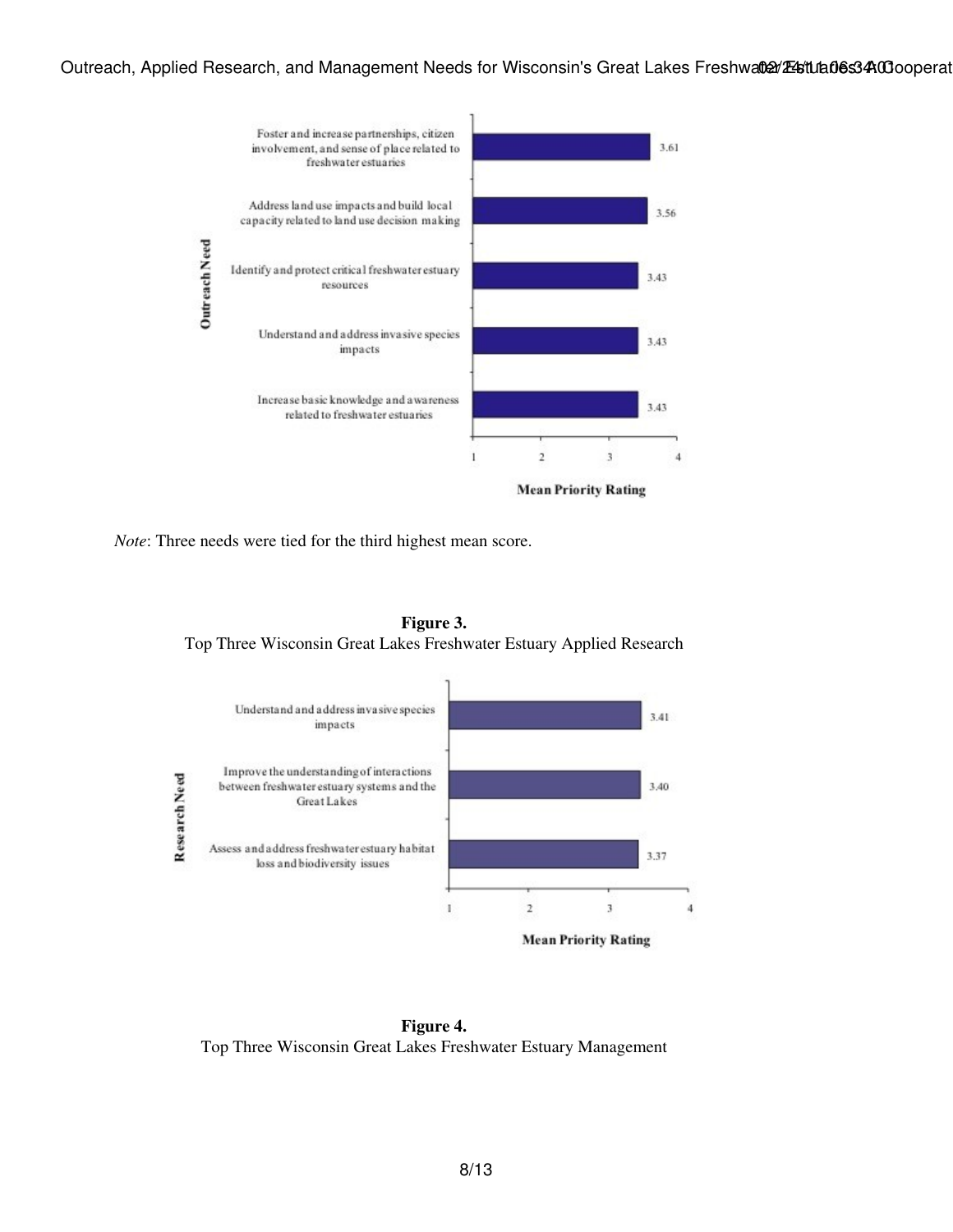

**Figure 5.** Top Three Wisconsin Great Lakes Freshwater Estuary Needs Across Focal Areas



## **Applications and Next Steps**

This assessment identifies outreach, applied research, and management needs to be addressed through future Wisconsin Great Lakes freshwater estuary initiatives. The assessment also analyzes needs across focal areas and, as a result, identifies potential areas for future integrated efforts. A final report and summary brochure describing the project and its results have been distributed to over 200 water resource educators, researchers, and managers, as well as elected officials in coastal communities.

The results from the study provide a foundation for future decision-making regarding the effective and efficient use of resources available for freshwater estuary work in Wisconsin. These data will help inform and prioritize the independent and collaborative Great Lakes freshwater estuary work of communities, educators, researchers, agencies, and organizations in Wisconsin. The University of Wisconsin-Extension will collaborate with partner institutions, resource experts, and stakeholders to develop and implement strategies to address high priority needs identified in this assessment. Those strategies will assist in guiding future freshwater estuary program development and implementation for the University of Wisconsin-Extension and, potentially, partnering organizations. Wisconsin is also working with the National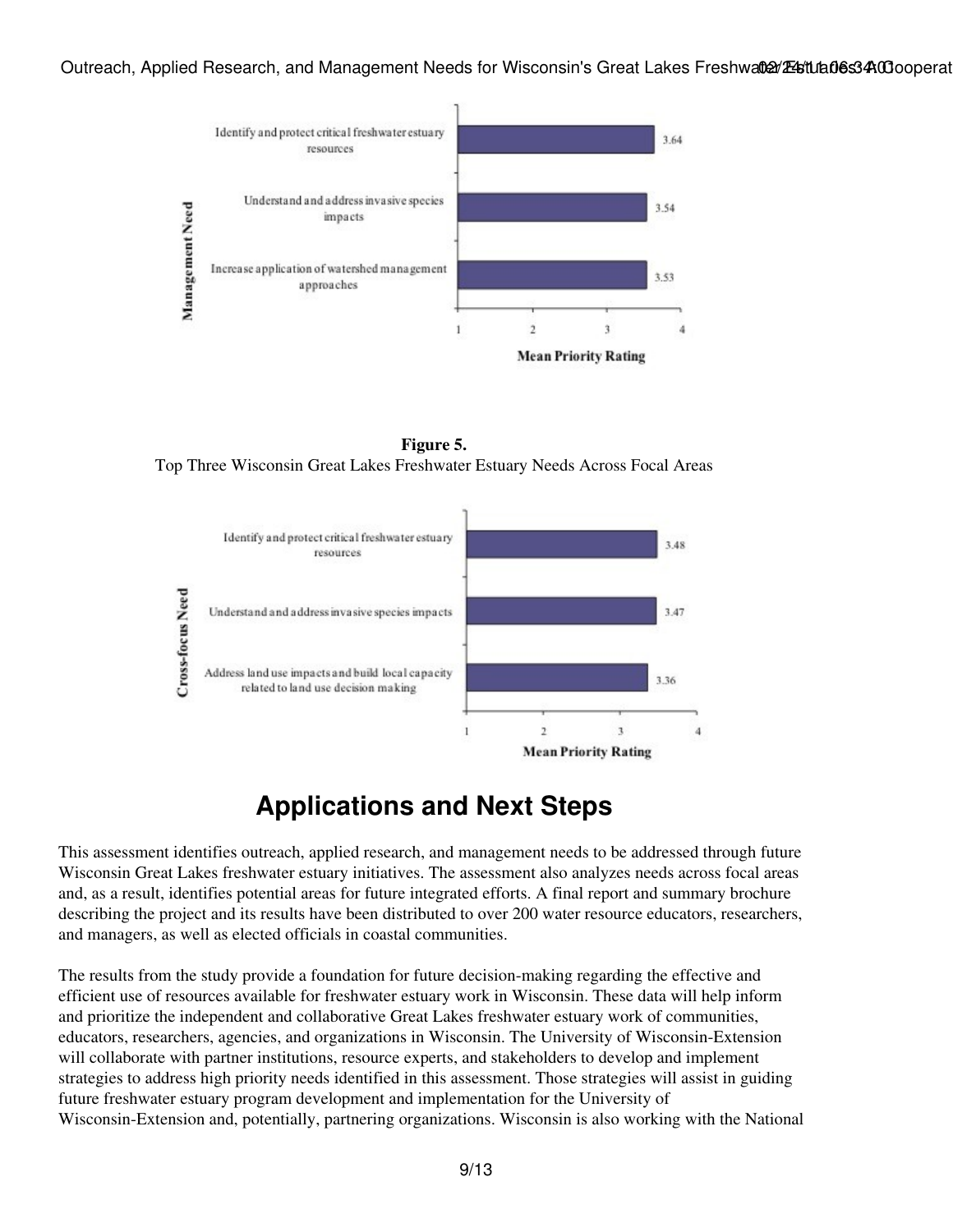Oceanic and Atmospheric Administration to designate a National Estuarine Research Reserve on Lake Superior. The freshwater estuary needs identified through the study have informed the development of research, education, and stewardship objectives for the Lake Superior National Estuarine Research Reserve.

# **Conclusions and Implications**

The needs assessment model described in this article incorporates diverse input by using a two-phased process that combines Nominal Group Technique and survey research. It also demonstrates methods for simultaneously assessing needs related to multiple focal areas, which in the study reported here included outreach, applied research, and management. Analyzing multiple focal areas is often important to Extension activities and can facilitate and encourage integrated approaches.

In summary, the steps involved in the needs assessment model include:

Step 1. Clearly define the topic that is going to be assessed.

Step 2. When appropriate, identify the relevant focal areas for the needs assessment.

Step 3. Define and identify the target population for the needs assessment.

Step 4. Plan and conduct working sessions using Nominal Group Technique or similar group processes to facilitate participant identification and prioritization of relevant needs (by focal area when appropriate).

Step 5. Analyze the results of the working sessions to develop an initial comprehensive list of priority needs.

Step 6. Design and implement a survey instrument to further refine, quantify, and prioritize the information from the working sessions.

Step 7. Analyze and summarize the survey results.

Step 8. Distribute the needs assessment results to participants and other interested parties.

Step 9. Develop, implement, and evaluate strategies to address the identified high priority needs.

The study reported here builds upon the strong tradition and experience related to Extension needs assessment methodologies. It demonstrates a rigorous and replicable needs assessment model for Extension natural resource programming that could also be adapted for a wide variety of programming areas.

#### **Acknowledgements**

We extend our gratitude and appreciation to Deb Beyer, Linda Caruso, Gail Epping Overholt, Mary Kohrell, Bill Klase, Jill Mrotek, Kris Tiles, and Karen Vermillion for assisting with facilitating the coastal community working sessions for this project. We would also like to thank several University of Wisconsin-Extension colleagues, Heather Boyd, Ken Genskow, Rebecca Power, and Deanna Schneider, for their valuable contributions to the project.

This project was funded, in part, by the Wisconsin Coastal Management Program and the National Oceanic and Atmospheric Administration, Office of Ocean and Coastal Resource Management, under the Coastal Zone Management Act, Grant # NA04NOS4190062.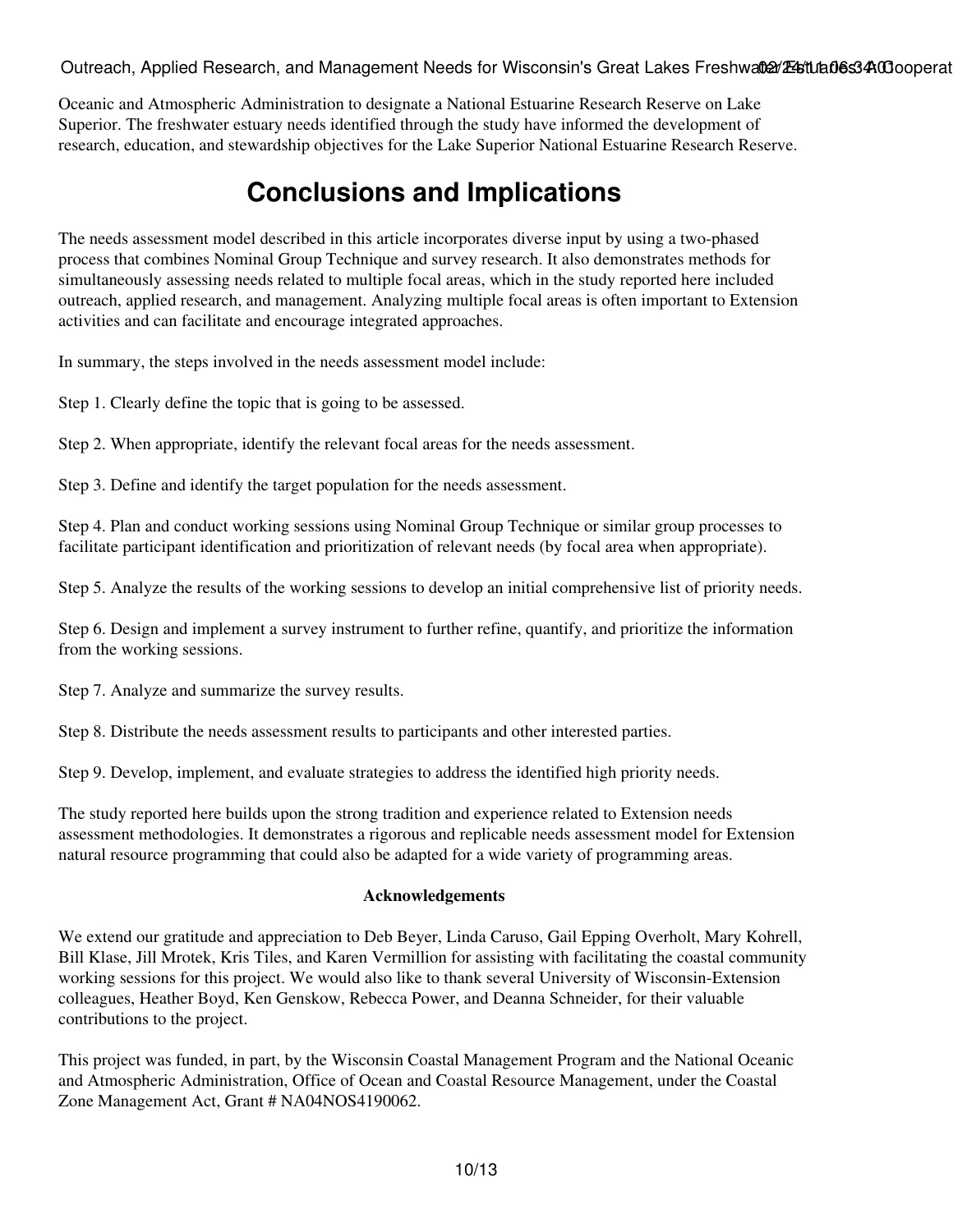## **References**

Archer, T. M. (2008). Response rates to expect from Web-based surveys and what to do about it. *Journal of Extension* [On-line], 44(1) Article 3RIB3. Available at:<http://www.joe.org/joe/2008june/rb3.php>

Bardo, J. W., & Yeager, S. J. (1982). Note on reliability of fixed-response formats. *Perceptual and Motor Skills, 54,* 1163-1166.

Bardo, J. W., Yeager, S. J., & Klingsporn, M. J. (1982). Preliminary assessment of format-specific central tendency and leniency error in summated rating scales. *Perceptual and Motor Skills, 54,* 227-234.

Boyd, H. (2002). *Program development and evaluation, how to get a respectable response rate, quick tips #1.* Madison, WI: University of Wisconsin-Extension.

Caravella, J. (2006). A needs assessment method for Extension educators. *Journal of Extension* [On-line], 44(1) Article 1TOT2. Available at: <http://www.joe.org/joe/2006february/tt2.php>

Delbecq, A. L., Van de Ven, A. H., & Gustafson, D. H. (1986). *Group techniques for program planning: A guide to Nominal Group and Delphi processes.* Middleton, WI: Green Briar Press.

DeMaio, T. J., Rothgeb, J., & Hess, J. (1998). Improving survey quality through pretesting. *Proceedings of the Survey Research Methods Section.* Alexandria, VA: American Statistical Association.

Elliot, S., Olson, T., Robinson, P, Sapper, B., & Techtmann, C. (2008). *Wisconsin Lake Superior National Estuarine Research Reserve site nomination.* Madison, WI: Wisconsin Coastal Management Program.

Etling, A., & Maloney, T. (1995). *Needs assessment for Extension agents and other nonformal educators*. University Park, PA: The Pennsylvania State University.

Fetsch, R. J., & Bolen, K. R. (1989). Successful strategic planning. *Journal of Extension* [On-line], 27(4) Article 4FEA2. Available at:<http://www.joe.org/joe/1989winter/a2.php>

Frederick, A. L. (1998). Extension education opportunities with policymakers. *Journal of Extension* [On-line], 36(2) Article 2COM1. Available at: <http://www.joe.org/joe/1998april/comm1.php>

Gibson, T. L. (Ed.), (2001). *Cooperative Extension program planning in Wisconsin.* Madison, WI: University of Wisconsin-Extension.

Herdendorf , C. (1990). Great Lakes estuaries. *Estuaries, 13,* 493-503.

Herdendorf, C. (2004). Morphometric factors in the formation of Great Lakes coastal wetlands. *Aquatic Ecosystem Health & Management, 7*(2), 179-197.

Kaplan, M., Liu, S - T., & Radhakrishna, R. (2003). Intergenerational programming in Extension: Needs assessment as planning tool. *Journal of Extension* [On-line], 41(4) Article 4FEA5. Available at: <http://www.joe.org/joe/2003august/a5.shtml>

Kaemmerer, D., O'Brien, A., Sheffy, T., & Skavronek, S. (1992). The quest for clean water: Milwaukee Estuary Remedial Action Plan. In J. H. Hartig & M. A. Zarull (Eds.). *Under raps: Toward grassroots ecological democracy in the Great Lakes Basin* (pp. 139-160). Ann Arbor, MI: The University of Michigan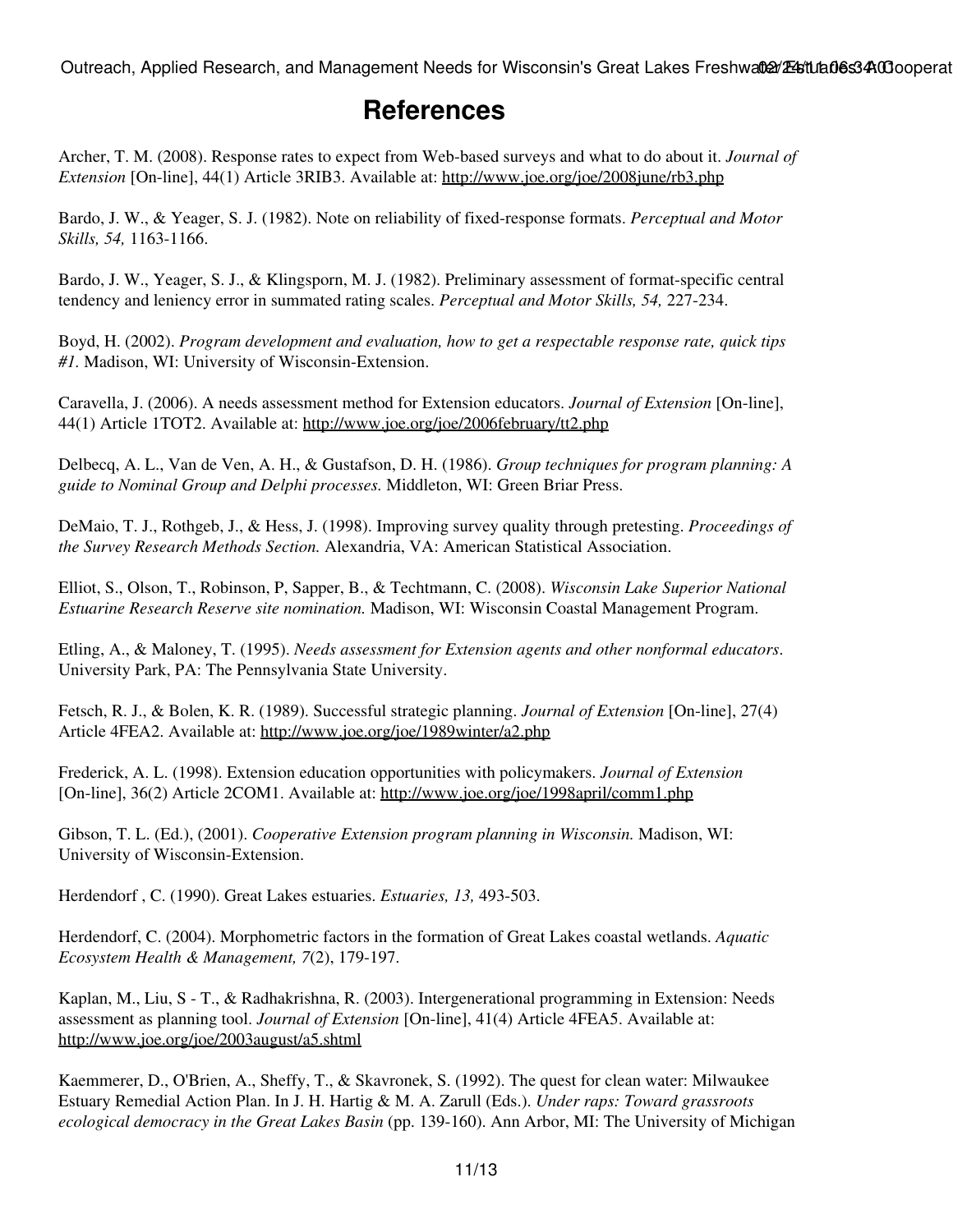Press.

Krieger, K. A., Klarer, D. M., Heath, R. T., & Herdendorf, C. E. (1992). Coastal wetlands of the Laurentian Great Lakes: Current knowledge and research needs. *Journal of Great Lakes Research, 18*(4), 525-528.

MacKenzie, R. A. (2001). *Great Lakes coastal wetlands-estuarine systems: Invertebrate communities, particle dynamics, and biogeochemical cycles*. Unpublished doctoral dissertation, University of Milwaukee, Milwaukee, WI.

Maynard, L. & Wilcox, D. (1997). *Coastal wetlands. Background paper, State of the Lakes Ecosystem Conference 1996* (U.S. Environmental Protection Agency Publication No. 905-R-97-015b). Washington, D.C.: U.S. Environmental Protection Agency.

National Oceanic and Atmospheric Administration. (2003). Old Woman Creek National Estuarine Research Reserve. *NOAA Magazine*. Retrieved May 23, 2006, from: <http://www.magazine.noaa.gov/stories/mag120.htm>

Patton, M. Q. (2002). *Qualitative evaluation and research methods* (3<sup>rd</sup> ed.). Thousand Oaks, CA: Sage Publications, Inc.

Prince, H. H., Padding, P. I., & Knapton, R. W. (1992). Waterfowl use of the Laurentian Great Lakes. *Journal of Great Lakes Research, 18,* 673-699.

Sofranko, A. J., & Khan, A. (1988). It's not that simple. *Journal of Extension* [On-line], 41(4) Article 4FEA3. Available at: <http://www.joe.org/joe/1988winter/a3.php>

Taylor-Powell, E. (1998). *Program development and evaluation, sampling* (Publication G3658-3)*.* Madison, WI: University of Wisconsin-Extension.

Taylor-Powell, E. (2002). *Program development and evaluation, collecting group data: Nominal Group Technique, quick tips #3.* Madison, WI: University of Wisconsin-Extension.

Taylor-Powell, E. & Renner, M. (2003). *Program development and evaluation, analyzing qualitative data* (Publication G3658-12). Madison, WI: University of Wisconsin-Extension.

Whillans, T. H. (1987). Wetlands and aquatic resources. In M. C. Healey and R. R. Wallace (Eds.). Canadian Aquatic Resources (pp. 321-356). Ottawa: Department of Fisheries and Oceans.

Whitehead, J. C., Groothius, P.A., Southwick, R., & Foster-Turley, P. (2006). *Economic values of Saginaw Bay coastal marshes with a focus on recreational values.* Fernandina Beach, FL: Southwick Associates, Inc.

Yu, J. & Cooper, H. (1983). A quantitative review of research design effects on response rates to questionnaires. *Journal of Marketing Research, 20,* 36-44.

*[Copyright](http://www.joe.org:80/joe/2011february/../../copyright.html) © by Extension Journal, Inc.* ISSN 1077-5315. Articles appearing in the Journal become the property of the Journal. Single copies of articles may be reproduced in electronic or print form for use in educational or training activities. Inclusion of articles in other publications, electronic sources, or systematic large-scale distribution may be done only with prior electronic or written permission of the *[Journal Editorial](http://www.joe.org:80/joe/2011february/../../joe-jeo.html) [Office](http://www.joe.org:80/joe/2011february/../../joe-jeo.html)*, *[joe-ed@joe.org](mailto:joe-ed@joe.org)*.